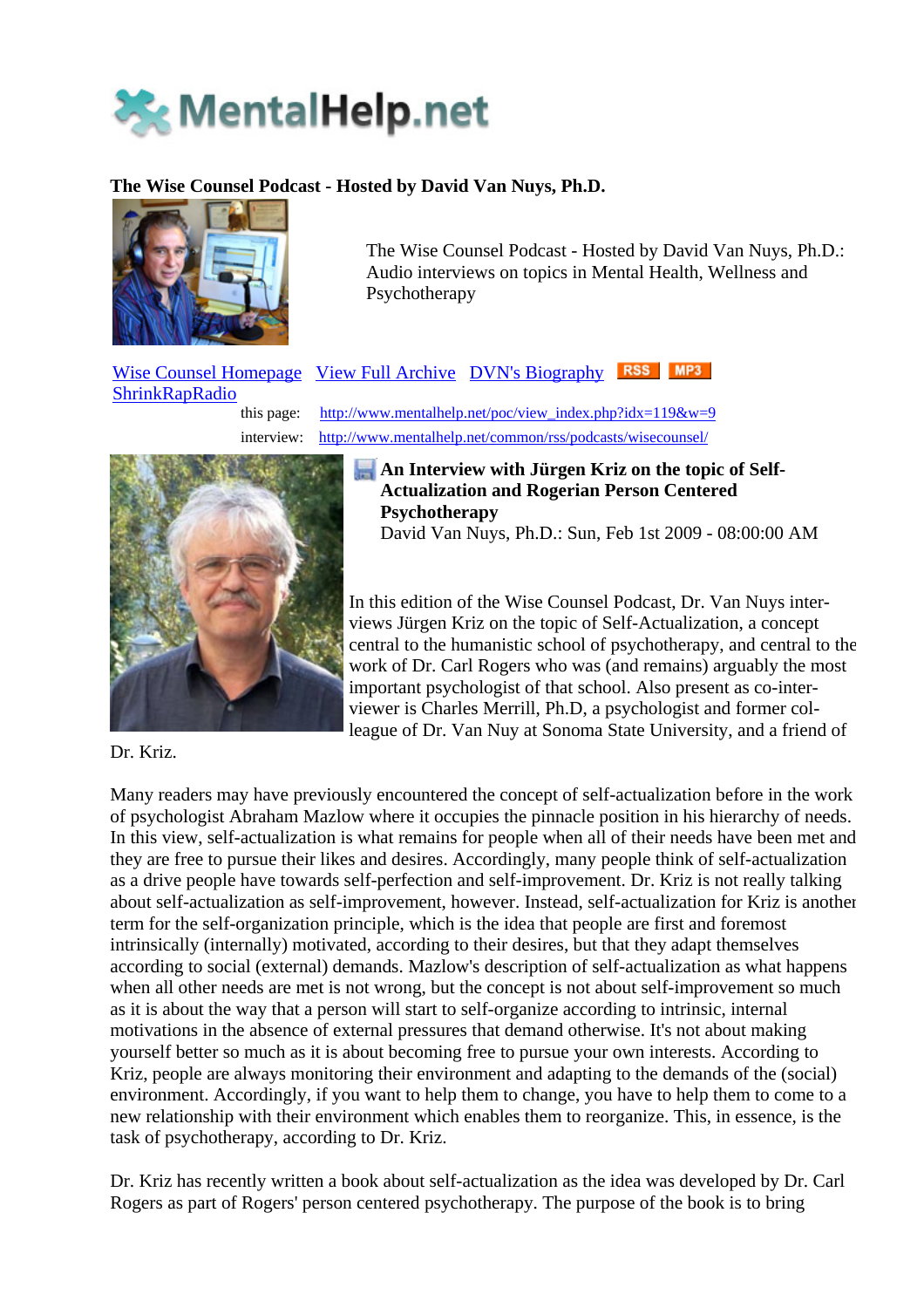Rogers' ideas up to date by integrating them with modern insights from systems theory, which forms the basis for the family systems psychotherapy approach as historically exemplified by Virginia Satir, Jay Haley and Salvador Minuchin. You can best think of systems theory and family systems psychotherapy as ecological in nature. Where other forms of psychotherapy focus on the health of the individual, family systems psychotherapies focus on the health of the group in which various individuals are embedded. Individuals are understood to always be in relationship to other individuals within groups, such that it is impossible to understand an individual in isolation. Examples of important groups include the family and the workplace. When individuals within groups are observed to have problems, family systems psychotherapists look for the sources of those problems in the interactions between group members.

Kriz views Rogers as an early example of a systems theorist. Even though Rogers' psychotherapy focused on individuals, Rogers was, Kriz suggests, very attuned to the role that relationships play in creating and alleviating psychological problems. Kriz believes that if Rogers had lived long enough, he would have himself integrated much systems theory into his person (or client) centered psychotherapy.

Kriz has been researching Rogerian psychotherapy for approximately 30 years. He has published numerous works in his native German language. His recent book on Self-Actualization was conceived as an English language work, though based on book chapters and articles he originally wrote in German. Kriz has a strong background in astrophysics, computer science and statistics as well as psychology. He was originally attracted to Rogers' work because he recognized parallels to concepts like self-actualization (or self-organizing systems) from physical sciences like physics and chemistry. He admired Rogers' willingness to address the true complexity inherent in the mind and psyche, and rejects the reductionist impulse that has become increasingly prevalent in European (and American) psychology which seeks to reduce mental events to biology or mechanistically conceived behavioral analyses.

Dr. Kriz is asked to define systems theory. He responds by describing three basic principles that define this approach. First, systems theory understands that everything is a dynamic process, constantly changing, rather than something fixed and static. Second, systems theory understands that most things in the world participate in and interact with networks of other things, and that you cannot understand the nature of those things without paying close attention to the networks (or systems) in which they participate. Third, systems theory understands that opposed sets of concepts like input/output, independence/dependence and cause/effect arise as a consequence of the perspective of the person looking at a system. These are not actual or fixed features of the relationships between elements in a system. Because all things are interconnected and interactive, things can function as an input (or a cause) in one context, and as an output (or an effect) in another. The final observation that defines modern systems theory is the recognition that systems are, for the most part, self-organizing; that left to their own devices, systems will take on shapes of their own devising. It is not necessary for external forces to shape these systems in order for them to become what they are supposed to be.

The self-organizing principle has direct ramifications for the conduct of psychotherapy. Prior to Rogers most forms of psychotherapy were therapist-focused, in that the healing action of therapy flowed from what the therapist offered to the client. For instance, psychodynamic psychotherapy depended on the skill of the therapist or analyst as an interpreter of the patient's behavior and hidden motives. The client could not heal on her own, but rather was dependent on the intervention of the therapist. Many modern forms of psychotherapy are similarly therapist or technique oriented, for instance, cognitive behavioral therapy in which the healing power of the therapy is derived from the practice of cognitive reframing techniques. Rogers was the first mainstream therapist to suggest that clients did not need techniques or masterful therapists in order to heal, but that instead, they could heal themselves (or self-organize) if only the things in their environment that were keeping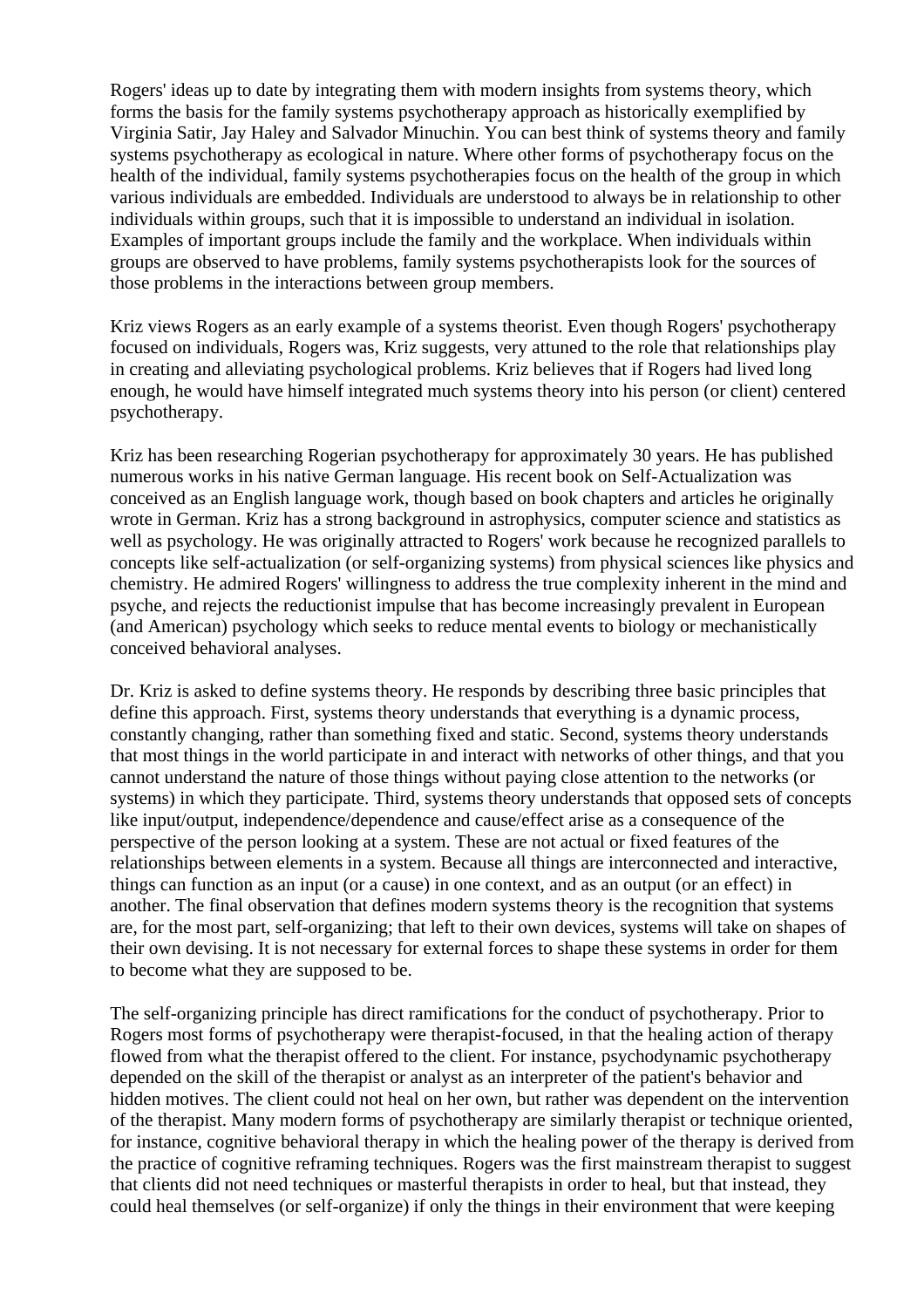them from doing that healing could be identified and addressed. In Rogerian therapy, there is no specific goal other than the goals that emerge intrinsically from the client, and there is no attempt on the part of the therapist to control or otherwise guide the client towards a predetermined goal. Instead, Rogerian therapists work to provide their clients with the support they need to recognize and act upon their own intrinsically present goals. As Kriz says, "You do not need to impose order. You can just help people to facilitate their inherent possibilities".

Rogerian person centered therapists facilitate client change by providing a supportive environment, and thus altering their clients' relationship to the environment. This support comes in the form of the therapeutic relationship. There are three important conditions that need to be present before any given therapy relationship will become genuinely supportive. First, the therapist must be able to truly empathize with the client. Second, the relationship must exhibit congruence, meaning that the therapist must be aware and attentive regarding the client, and psychologically healthy enough to not be distracted by personal concerns. Third, unconditional positive regard must be present.

Unconditional positive regard is a frequently misunderstood concept, Kriz believes. Many people think that it is present when a therapist expresses warmth and acceptance to the client but this is not necessarily the case. It is easily possible that clients are fearful of being rejected by the therapist and are not willing to share parts of themselves that they believe are unacceptable. If this situation is allowed to persist, it is possible that the therapy remains superficial and what appears to be unconditional positive regard is not really unconditional at all. To deepen the therapy and allow for the emergence of true unconditional regard it is necessary that therapists must act in ways that help their clients understand that their unacceptable parts will be respected.

Kriz talks about how Rogerian therapists must necessarily be thinking in systems terms if they are to best help their clients. People are heavily influenced by familial, social and societal demands and interdependent with these systems; it is not possible to understand someone's situation without also intimately understanding their relationships. People's self-concepts emerge from an "interwoven structure of narratives" comprised of "small stories connected not logically, but instead psychologically". In Kriz' view, self-concept and symptoms as well can only be understood in the context of this narrative web, which necessarily requires therapists to attend to the systems level of analysis.

Kriz's book "Self-Actualization: Person Centered Approach and Systems Theory", in which these ideas are discussed in detail, is available online through Amazon's UK website. It is also available through the American website, but it is far more expensive there for some reason. Kriz has written this book with professional therapists in mind, but believes that it is appropriate for anyone who wants to "find better metaphors for understanding their own life". Dr. Merrill, who has read the book, suggests that it is "very readable".

Dr. Van Nuys asks what the common errors are that student therapists make when learning the person centered therapy approach. Dr. Kriz mentions two frequent mistakes, the first being that many beginning therapists find it difficult and anxiety-provoking to relinquish their urge to 'fix', or guide or otherwise exercise control over their clients. The other frequent mistake is for therapists to try to do the therapy as though it was a set of methods. While there are methods involved in person centered therapy, fundamentally, these methods are in the service of a genuine committed therapy relationship which is respectful and curious about the uniqueness of the client and the therapy process. This therapy involves a trust that things will work out, and a willingness to relinquish control over outcomes.

Kriz notes that the Rogerian approach to therapy has declined in popularity in German over recent decades (also the case in the United States). Dr. Van Nuys closes the interview by asking Dr. Kriz about his sense of the future of Rogerian psychotherapy. Dr. Kriz responds that in the sort term, he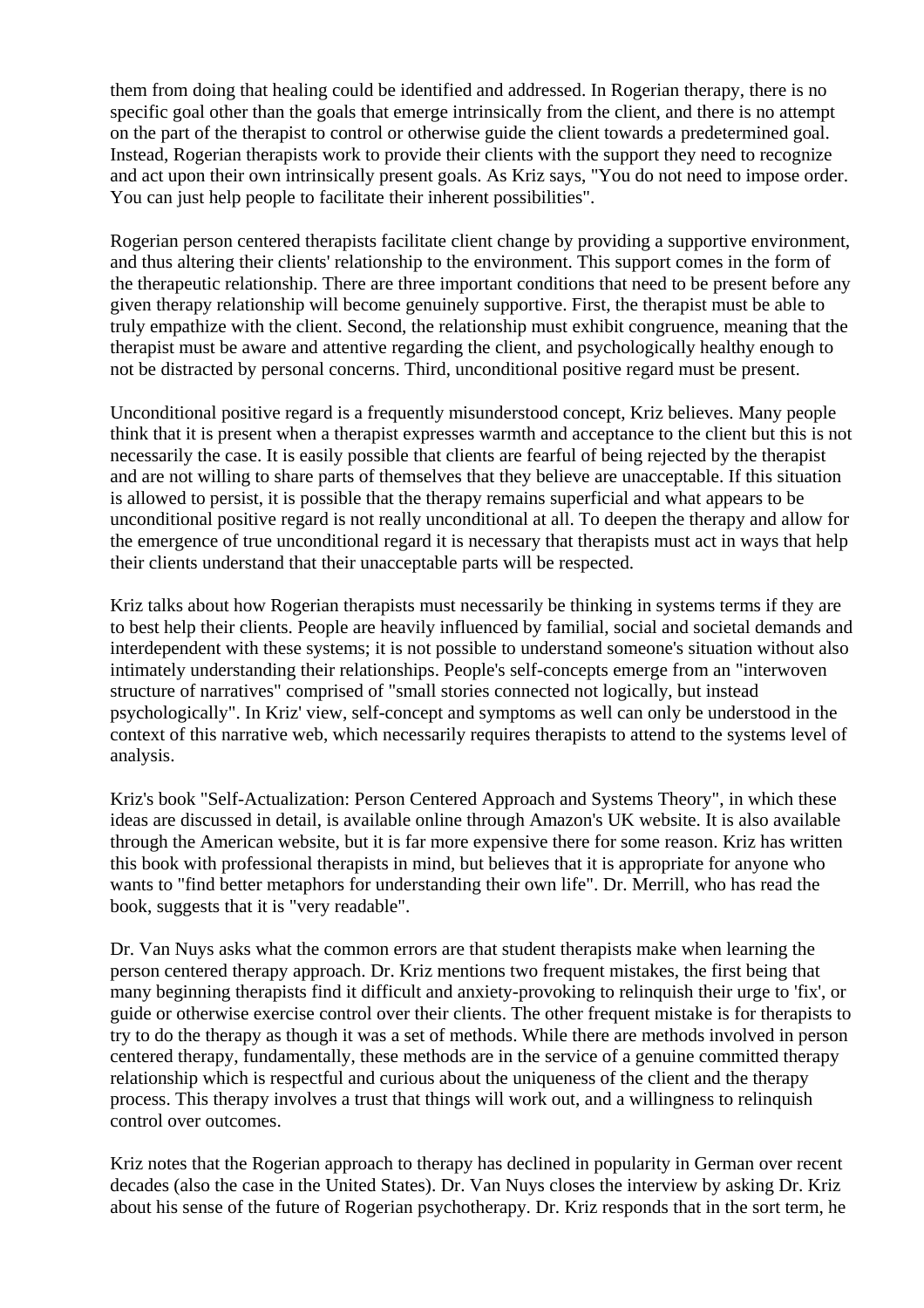expects further decline of interest stemming from the present day reductionist therapy zeitgeist, and the economic difficulties of funding people to have ongoing psychotherapy. In the long term, going out 15 to 25 years, however, Kriz is bullish on the approach, which he suggests will ultimately enjoy renewed interest on account of it offering a more accurate and respectful vision of human problems and how to best fix them than other therapies afford.

- There are several ways to obtain Dr. Kriz's book in the United States. Self-Actualization can be purchased for an overly large sum of money from American websites such as Amazon.com. It can be purchased for a more reasonable sum of money from the UK company PCCS Books or the Amazon UK website, but shipping may become expensive.
- Dr. Kriz and Dr. Merrill know each other through mutual membership in the Association for the Development of the Person Centered Approach, which maintains a website at www.adpca.org
- You can visit Dr. Kriz's website at www.jkriz.de/



# **About Jürgen Kriz**

Jürgen Kriz is professor of psychotherapy and clinical psychology at the University of Osnabrück and guest-professor at several universities in Europe and the USA. He is the author of many books, papers, and chapters in the German language. He is also the author of the 2008 book published in English, Self-Actualization: Person-Centered Approach and Systems Theory. He is a practicing psychotherapist, supervisor and chairman of the scientific council of the Person-centred Society in Germany (GwG). Among other honours, Kriz received the 'Grand Viktor Frankl Award of the City of Vienna' for his life work which has won international acclaim in the field of humanistic psychotherapy.

## **About Charles Merrill, Ed.D.**

Dr. Merrill is professor of psychology at Sonoma State University, and a long time friend and colleague of Dr. Van Nuys. After earning his doctorate at the University of Florida, Dr. Merrill came to Sonoma State University where he was Director of the Counseling Center for many years. Later, he became a member of the psychology department, eventually serving as department chair and Chair of the Faculty Senate. He was one of the co-founders of the psychology department's M.A. in Organization Development program. He regularly teaches courses on counseling theory and practices, family psychology from a systems perspective, group process, and a seminar on myth, dream and symbol based on the psychology of Carl Jung. His teaching has been strongly influenced by the writing of such theorists as Martin Buber, Ted Landsman, Sidney Jourard, R.D. Laing, James Hillman, and Carl Rogers. In recent years, Dr. Merrill has been active in the Association for the Development of the Person-Centered Approach, which focuses on research and practice of person-centered, and Rogerian principles and practices in psychotherapy, education and groups for world peace.